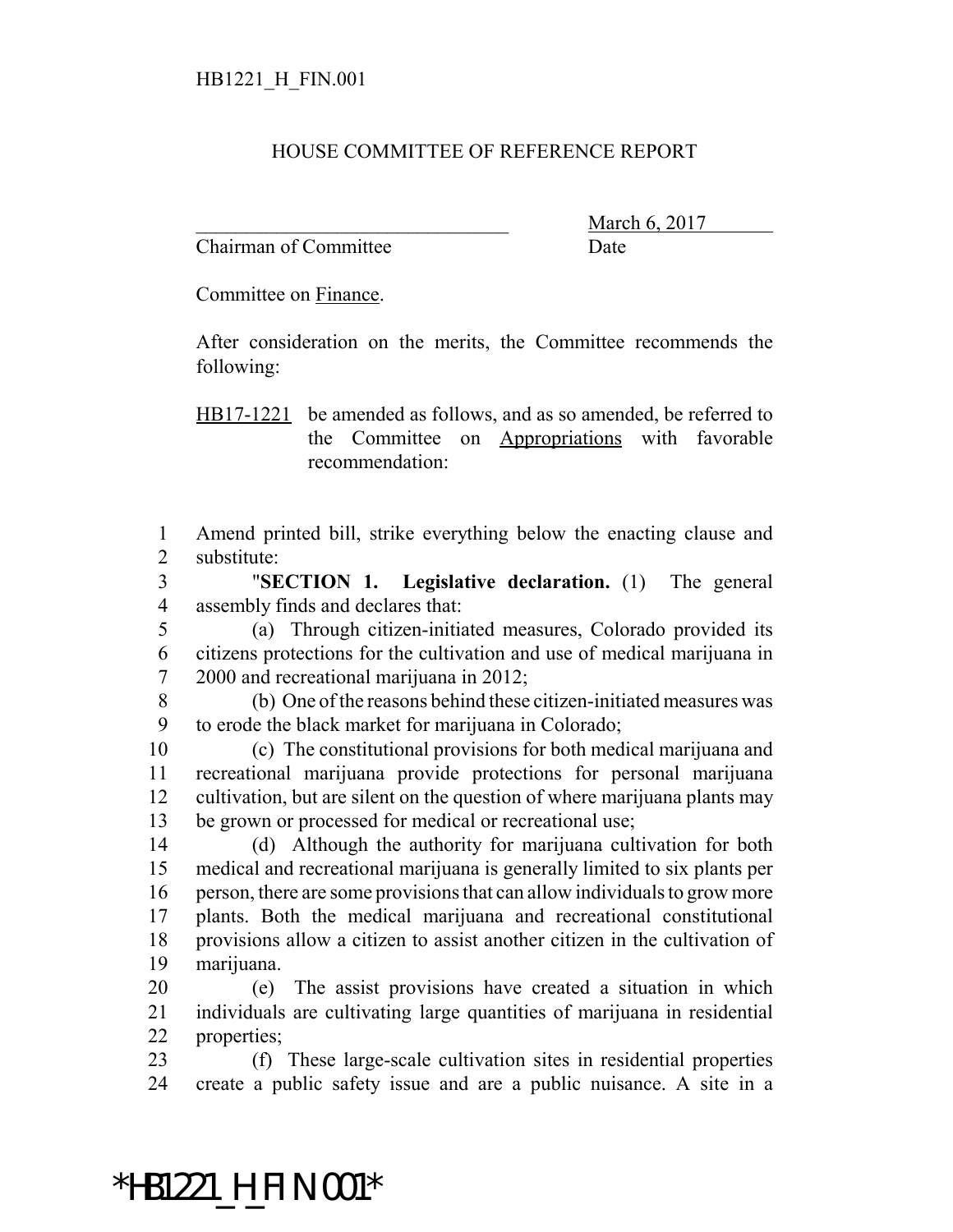residential property can overburden the property's electrical system, resulting in excessive power use and creating a fire hazard that puts first responders at risk. A site can also cause water damage and mold in the residential property. A site in a residential property can produce a noxious smell that limits the ability of others who live in the area to enjoy the quiet of their homes. Often the site is a rental home, and the renters cause significant damage to the home by retrofitting the home to be used as a large-scale cultivation site. When a residential property is used for a large-scale cultivation site, it often lowers the property value of the property and thus the property value of the rest of the neighborhood. Finally, a site in a residential property can serve as a target for criminal activity, creating an untenable public safety hazard.

 (g) Large-scale, multi-national crime organizations have exploited Colorado laws, rented multiple residential properties for large-scale cultivation sites, and caused an influx of human trafficking and large amounts of weapons as well as the potential for violent crimes in residential neighborhoods;

 (h) These large-scale cultivation sites in residential properties have been used to divert marijuana out of state and to children; and

 (i) In awarding grants under the gray and black market marijuana enforcement grant program, the department of local affairs shall give priority to local governments in rural areas that have limited law enforcement resources.

 (2) Therefore, the general assembly determines that it is necessary to impose reasonable limits on residential marijuana cultivation that do not encroach on the protections afforded Colorado citizens in the Colorado constitution.

 **SECTION 2.** In Colorado Revised Statutes, 18-18-406, **add** (3.5) as follows:

 **18-18-406. Offenses relating to marijuana and marijuana concentrate - definition.** (3.5) A PERSON IS NOT IN COMPLIANCE WITH THE AUTHORITY TO ASSIST ANOTHER INDIVIDUAL GRANTED IN SECTION 14 (2)(b) OR SECTION 16 (3)(e) OF ARTICLE XVIII OF THE STATE CONSTITUTION AND IS SUBJECT TO THE OFFENSES AND PENALTIES OF THIS SUBSECTION (3) OF THIS SECTION IF THE PERSON POSSESSES ANY MARIJUANA PLANT HE OR SHE IS GROWING ON BEHALF OF ANOTHER INDIVIDUAL, UNLESS HE OR SHE IS THE PRIMARY CAREGIVER FOR THE INDIVIDUAL AND IS IN COMPLIANCE WITH THE REQUIREMENTS OF SECTION 25-1.5-106.

 **SECTION 3.** In Colorado Revised Statutes, **add** 24-32-118 as follows:

**\*HB1221\_H\_FIN.001\*** -2-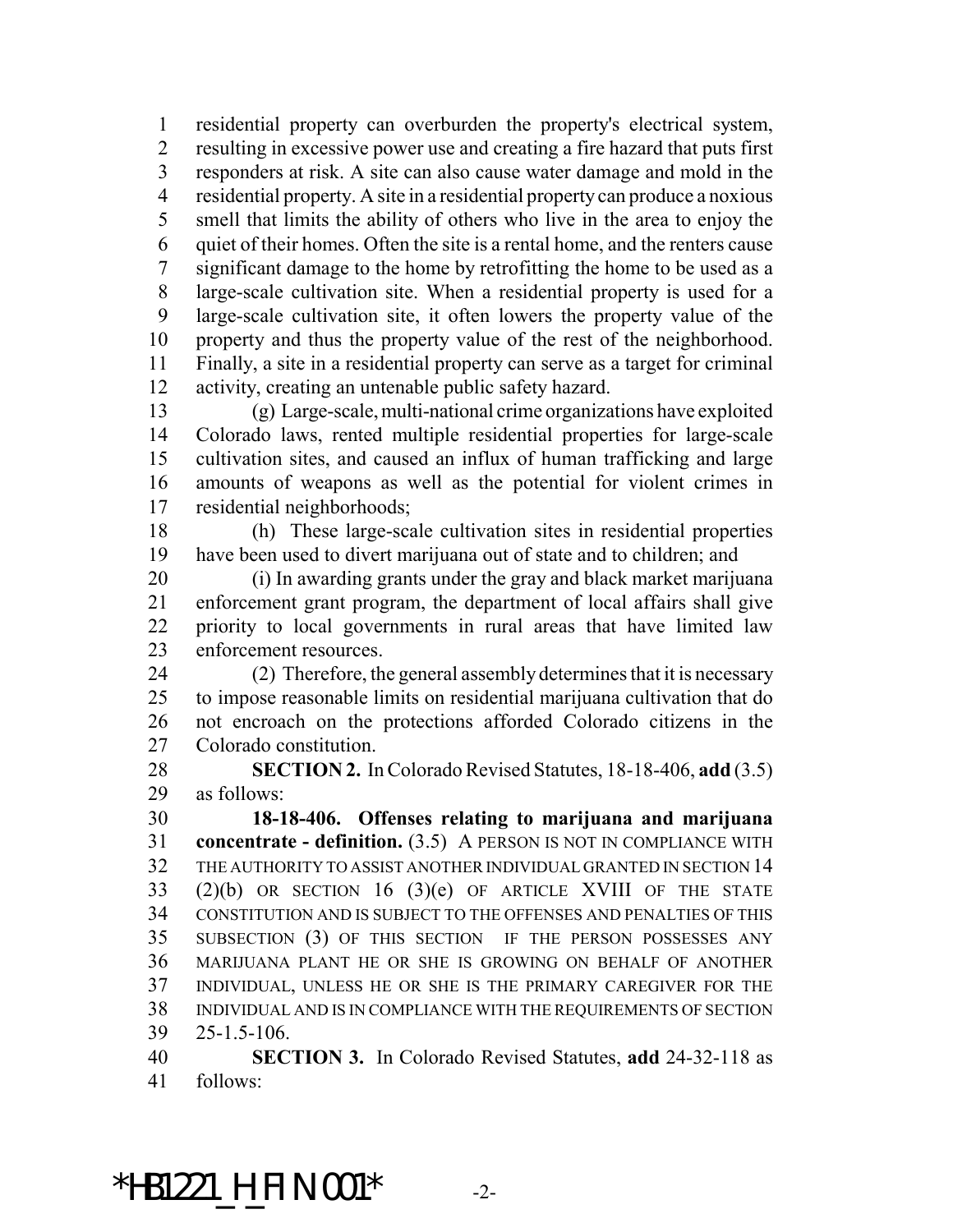**24-32-118. Gray and black market marijuana enforcement grant program - report - definition.** (1) (a) THE GRAY AND BLACK MARKET MARIJUANA ENFORCEMENT GRANT PROGRAM IS CREATED IN THE DIVISION. THE DIVISION SHALL AWARD GRANTS TO LOCAL LAW ENFORCEMENT AGENCIES AND DISTRICT ATTORNEYS TO COVER, IN PART OR IN FULL, INVESTIGATION AND PROSECUTION COSTS ASSOCIATED WITH UNLICENSED MARIJUANA CULTIVATION OR DISTRIBUTION OPERATIONS CONDUCTED IN VIOLATION OF STATE LAW.

(b) THE DIVISION SHALL:

 (I) SOLICIT AND REVIEW APPLICATIONS FOR GRANTS FROM LOCAL LAW ENFORCEMENT AGENCIES AND DISTRICT ATTORNEYS; AND

 (II) SELECT LOCAL LAW ENFORCEMENT AGENCIES AND DISTRICT ATTORNEYS TO RECEIVE GRANTS TO COVER COSTS ASSOCIATED WITH THE INVESTIGATION AND PROSECUTION OF UNLICENSED MARIJUANA CULTIVATION OR DISTRIBUTION OPERATIONS CONDUCTED IN VIOLATION OF STATE LAW.

 (c) GRANTS AWARDED BY THE EXECUTIVE DIRECTOR OF THE DEPARTMENT OF LOCAL AFFAIRS PURSUANT TO THIS SUBSECTION (1) SHALL BE PRIORITIZED TO:

20 (I) PROVIDE NECESSARY FINANCIAL ASSISTANCE TO LOCAL LAW ENFORCEMENT AGENCIES AND DISTRICT ATTORNEYS IN RURAL AREAS TO ADDRESS UNLICENSED MARIJUANA CULTIVATION OR DISTRIBUTION OPERATIONS CONDUCTED IN VIOLATION OF STATE LAW;

 (II) SUPPORT LOCAL LAW ENFORCEMENT AGENCIES AND DISTRICT ATTORNEYS IN INVESTIGATING AND PROSECUTING LARGE-SCALE UNLICENSED MARIJUANA CULTIVATION OR DISTRIBUTION OPERATIONS 27 CONDUCTED IN VIOLATION OF STATE LAW;

28 (III) PROVIDE NECESSARY FINANCIAL ASSISTANCE TO LOCAL LAW ENFORCEMENT AGENCIES AND DISTRICT ATTORNEYS IN THE INVESTIGATION AND PROSECUTION OF ORGANIZED CRIME INVOLVED IN UNLICENSED MARIJUANA CULTIVATION OR DISTRIBUTION OPERATIONS CONDUCTED IN VIOLATION OF STATE LAW; OR

 (IV) PROVIDE NECESSARY FINANCIAL ASSISTANCE TO LOCAL LAW ENFORCEMENT AGENCIES AND DISTRICT ATTORNEYS IN THE INVESTIGATION AND PROSECUTION OF UNLICENSED MARIJUANA CULTIVATION OR DISTRIBUTION OPERATIONS THAT DIVERT MARIJUANA OUTSIDE OF COLORADO.

 (2) THE GENERAL ASSEMBLY MAY ANNUALLY APPROPRIATE MONEY FROM THE MARIJUANA TAX CASH FUND CREATED IN SECTION 39-28.8-501 OR THE PROPOSITION AA REFUND ACCOUNT CREATED IN SECTION 39-28.8-604 (1) TO THE DIVISION TO MAKE THE GRANTS

**\*HB1221\_H\_FIN.001\*** 3-